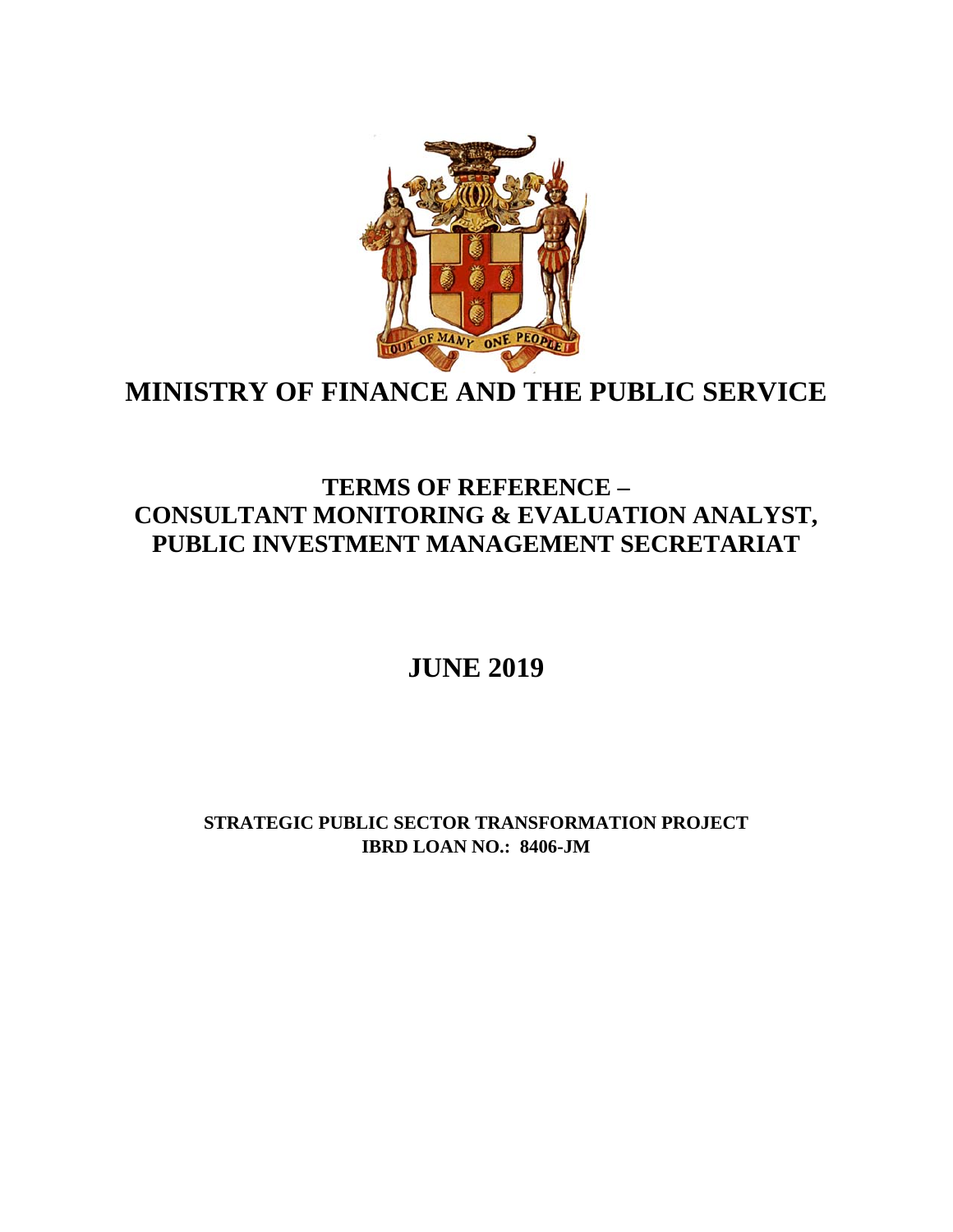# **1. RATIONALE FOR THE CREATION OF A PUBLIC INVESTMENT MANAGEMENT SYSTEM (PIMS) IN JAMAICA**

The Government has committed to strengthen Jamaica's public investment management system, as part of a comprehensive public financial management (PFM reform) agenda. This reform has seen the incorporation of public investment management as part of an enhanced fiscal governance framework that seeks to increase fiscal surpluses over time and concurrently reduce the debt to gross domestic product (GDP) ratio so that public resources can be allocated to public investment and other activities that have the potential to contribute to growth in the economy.

Public investment projects are **"***investments that require planning, execution, monitoring and evaluation carried out as an integrated set of activities aimed at meeting a development objective, at a specific cost and within a defined timeframe***"** *(Section 48A, FAA Act Amendments 2014)*. The Financial Administration and Audit Act (FAA Act) (Amended), 20141 sets out the elements of the strengthened Public Investment Management System (PIMS) which will seek to create a *common framework for the preparation, appraisal, approval and management of all public investments in Jamaica, irrespective of the source of funding or procurement and implementation modalities.* A key element of the system is the Public Sector Investment Programme (PSIP); a rolling 5 year plan of Cabinet approved public investment projects.

## **The Objectives** of the PIMS are to:

- **Promote growth** and development and encourage capital formation for future investment
- **Maximize efficiency of public investment** "through better selection and management of investment expenditure."
- **Improve** the quality of social and economic infrastructure in the country.

PIMS is an integrated approach to managing the public investment portfolio and projects, which is:

- **Extensive**; extends across all public entities and sectors
- **Inclusive**; includes all type of public sector expenditures (actuals and contingencies)
- **Complete**; covers all steps and phases that a project has to complete through its productive life, including the interaction with other administrative systems (budget, treasury, procurement, human resources, others).
- **Strategic**; all projects and overall portfolio will be selected and oriented to add value to a larger development purpose

 $\overline{a}$ <sup>1</sup> Gazette 31<sup>st</sup> day of March 2014, enacted April 1, 2014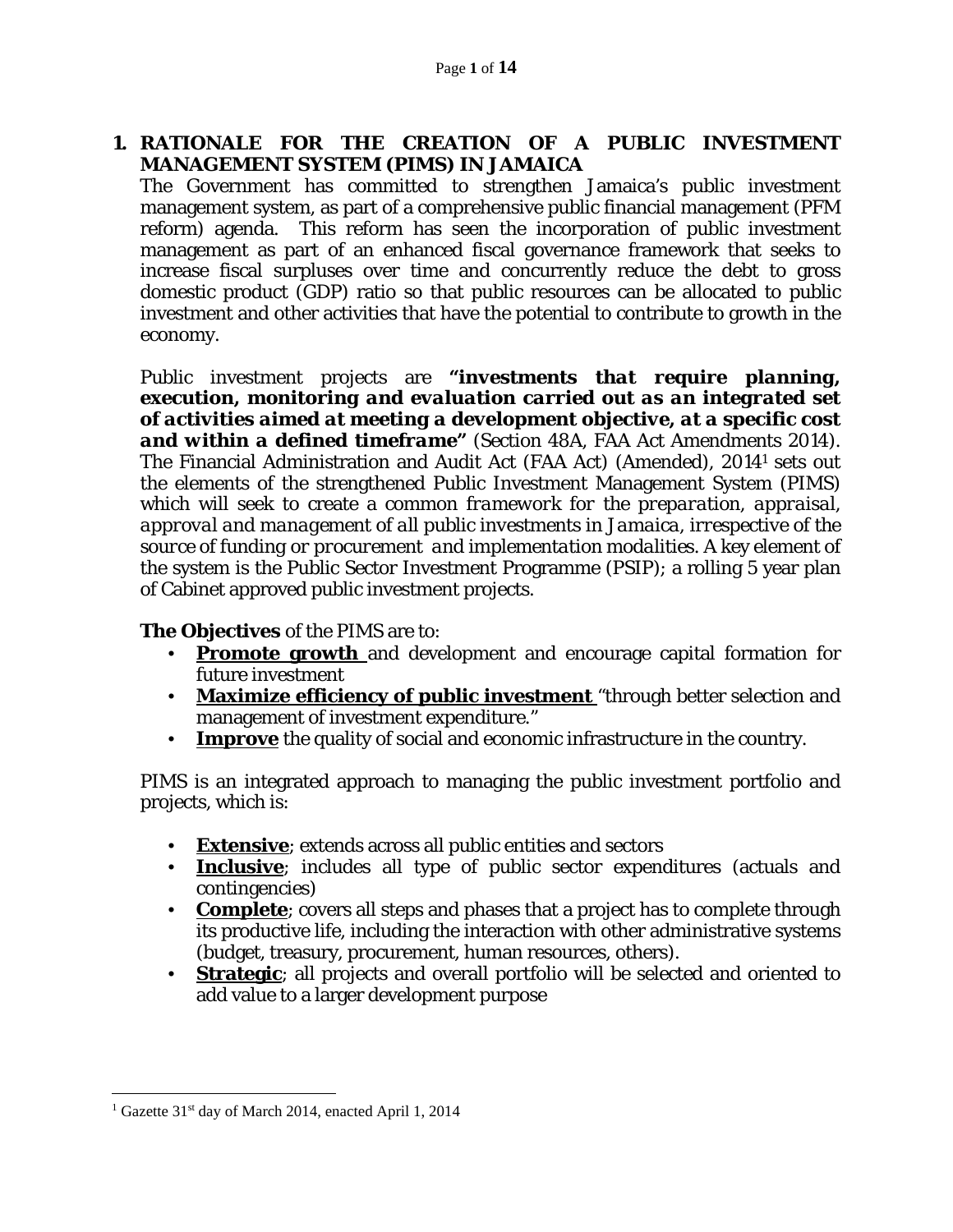### **2. STRATEGIC PUBLIC SECTOR TRANSFORMATION PROJECT**

The Project Development Objective (PDO) is to strengthen public resource management and support selected public sector institutions in facilitating a more enabling environment for private sector growth.

#### **COMPONENTS**

| Component I:         | <b>Strengthening the Public Investment Management System</b>   |  |  |                                                     |  |  |  |
|----------------------|----------------------------------------------------------------|--|--|-----------------------------------------------------|--|--|--|
| Component II:        | Strengthening the Budget Preparation Process and Results-Based |  |  |                                                     |  |  |  |
|                      | <b>Budgeting (RBB)</b>                                         |  |  |                                                     |  |  |  |
| Component III:       |                                                                |  |  | Adaptive Public Sector Approaches to Promote Fiscal |  |  |  |
| Sustainability       |                                                                |  |  |                                                     |  |  |  |
| <b>Component IV:</b> | Strengthening Property Tax Compliance and Administration.      |  |  |                                                     |  |  |  |
| Component V:         | Fostering Industrial Growth and Trade Facilitation             |  |  |                                                     |  |  |  |
| <b>Component VI:</b> | <b>Project Management</b>                                      |  |  |                                                     |  |  |  |

### **COMPONENT I**

The objective of this component is for the PSIP to incorporate public investment projects with estimated five-year operating and maintenance costs fully linked to long term development goals and medium-term priority areas.

This component will support the GOJ reform efforts through the following activities: (i) migration of the current web-based database to a robust platform to manage all information about public investment across the project cycle and linked to the budgeting and financial systems of the country (expected to be integrated into IFMIS); (ii) design and implementation of a public investment management training program for public sector; (iii) reviewing legislation and carrying out dissemination activities to integrate the PIMS with the administrative systems (including procurement and human resources); (iv) strengthening monitoring through Citizens Participation; (v) Provide funding for pre-investment financial and economic analysis and post-investment evaluations of the Borrower's public investments; and (vi) provision of technical assistance for the implementation of the Public Financial Management Action Plan.

## **3. EXECUTING AGENCY OF THE PROJECT**

The executing agency for the project is the Ministry of Finance and Planning (MOFP) and a Project Implementation Unit (PIU) is established within the MOFP to implement the project. The project will support activities across selected service delivery ministries, departments, and agencies (MDAs), particularly for components I, II and III with significant coordination efforts that will be contributed by the Public Expenditure Division in MOFP and the Planning Institute of Jamaica (PIOJ).

#### **THE PUBLIC INVESTMENT MANAGEMENT COMMITTEE (PIMC)**

Under Section 48 B (2) D of the amendments a Public Investment Management Committee is to be appointed to:

- a. Screen all investment proposals for feasibility and consistency with government's strategies and objectives
- b. Review all projects for technical, financial, economic and environmental feasibility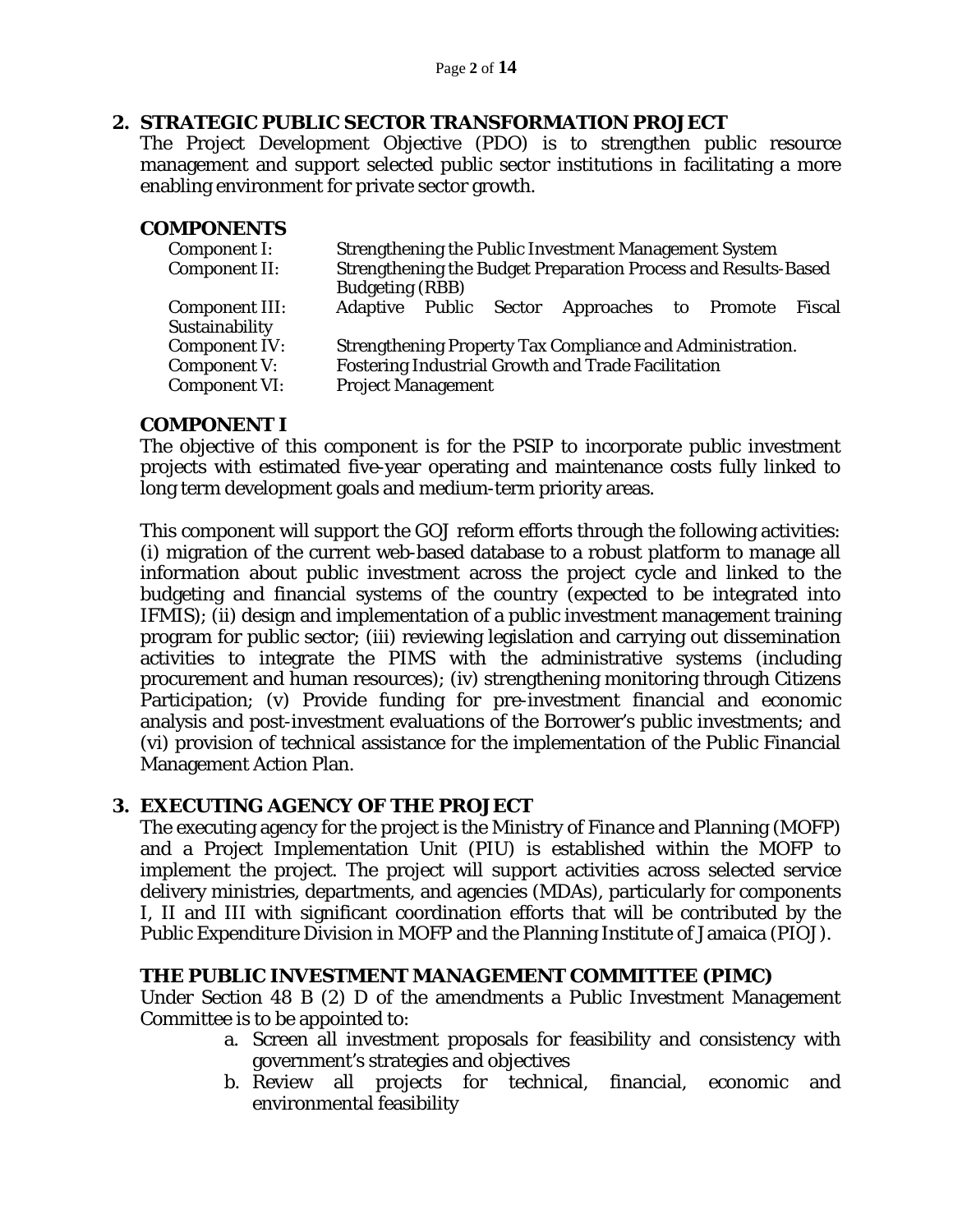- c. Prioritisation of projects for financing and recommending to Cabinet their inclusion in the Public Sector Investment Programme, and
- d. Reviewing project performance, monitoring risks to the achievement of objectives and continued relevance to government's policy priorities

**Public Investment Monitoring and Evaluation System** – This entails the systematic collection, analysis and use of project information to enable:

- ongoing review and monitoring of project during implementation, by the respective MDA; and the Central Agency with the responsibility for monitoring project performance;
- to ascertain financial and physical progress against performance objectives and a determination of whether projects are being executed effectively; and
- *ex post* assessments of impact and outcomes of investment projects and *ex ante* evaluations of projects to assess their achievement of outcomes and impacts.

# **4. GENERAL FEATURES OF THE PIMC**

The main role of the Committee is to review/screen projects which are submitted for consideration for inclusion in the PSIP; review the recommendations of the PIMSEC concerning these projects and take a decision to approve, defer for further work or reject.

The two main functions of the PIMC in supporting this model are:

**Project Approval** - this is to ensure that project concepts and proposals are aligned with policy objectives and that submitted projects are technically, economically, and financially viable. Project approval is done in two phases

- **Phase one** Project concepts/ideas are assessed for alignment with policy positions as articulated in the PSIP Policy Paper, the Medium Term Social and economic Framework and the National Development Plan Vision 2030. It is after this approval that projects are approved to be fully designed.
- **Phase two** Project documents are appraised for financial and relevance approval, Funding agency for feasibility analysis, and submitted to Cabinet for final approval and inclusion in the PSIP.

**Project Monitoring and Evaluation** - covers the pre-investment, implementation and post implementation stages of the project cycle, and involves project progress and performance and financial reporting by executing agencies and analysis per project and overall portfolio.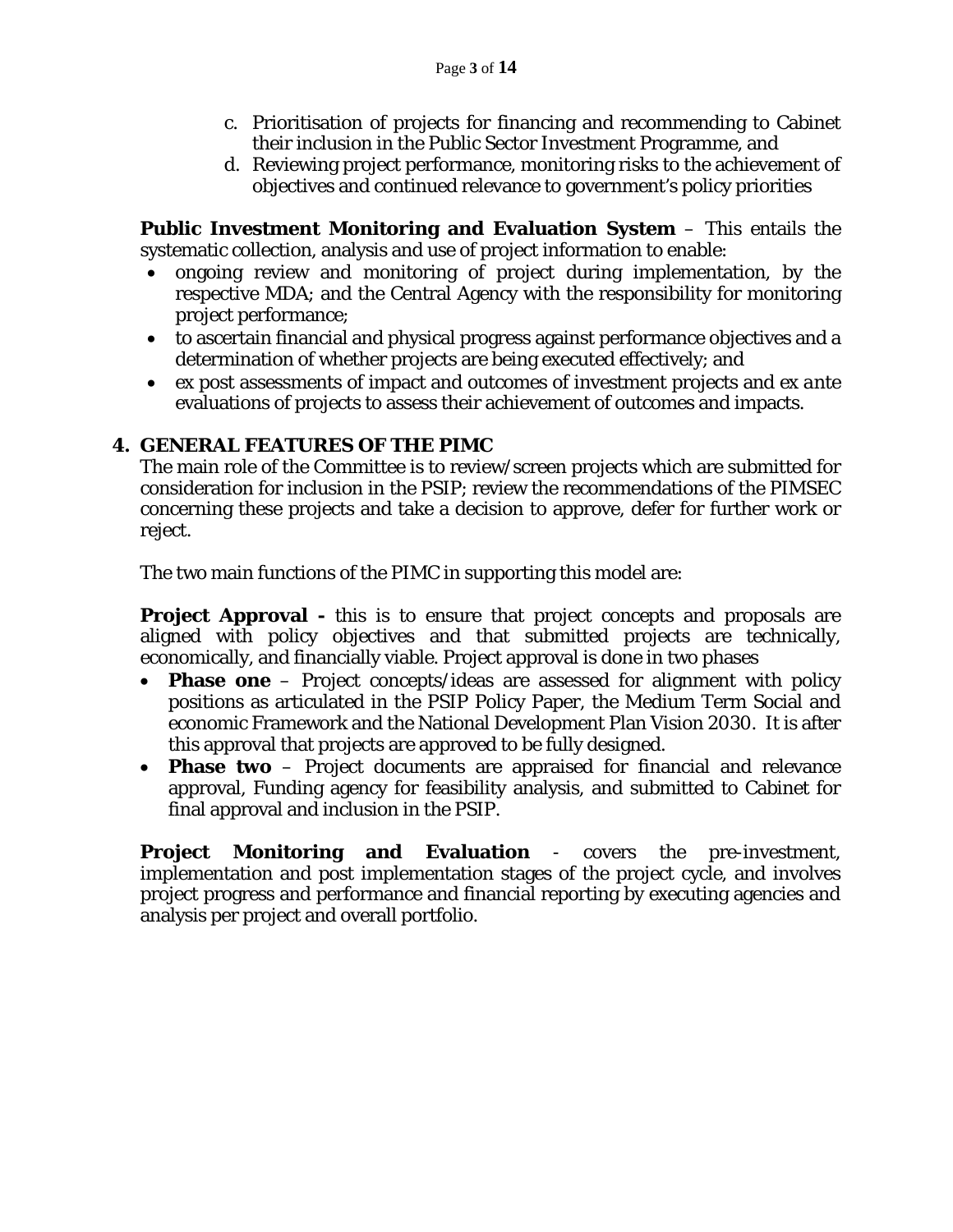# **5. INPUTS FOR PIMC DECISION MAKING**

In order to undertake these roles functions the PIMC will be guided by information produced from the following sources:

- A. **VISION 2030 Jamaica** National Development Plan is the 'roadmap' for making "Jamaica, the place of choice to live, work, raise families and do business".
- B. **Growth Inducement Strategy**  a strategic framework and a structured program of actions designed to achieve a quick turnaround in the economy and build a platform and momentum for medium-term growth. In essence, it captures the reality of the present moment which demands re-orienting our economic policy towards a sharpened focus on enhancing growth as the necessary basis for realizing sustained improvements in the social well-being of citizens, consistent with the goals of Vision 2030 Jamaica.
- C. **PSIP Policy Paper**: This paper is developed by the Planning Institute of Jamaica to aid Cabinet's decision making on the PSIP and is presented each year to the Cabinet for discussion and approval, prior to its approval of the Estimates of Revenue and Expenditure for the succeeding financial year and includes:
	- a. A diagnosis of the PSIP Performance
	- b. An analysis of the prevailing socio-economic and environmental conditions
	- c. Recommendations for adjustments based on review of recent socio-economic developments
	- d. A forecast of likely impact of the continuing PSIP on development indicators, and
	- e. Recommendation of prioritisation criteria for determining the size and composition of the PSIP
- D. **PIMS Guidelines:** This is a handbook of the rules, procedures, requirements and guidelines which shall be prescribed for the governance of all public investments (irrespective of source of funding and origin), in Ministries, departments, public bodies and public private partnership
- E. **PIM Information System (PIMIS)**: This is a web-enabled system that will serve as the repository of information on all public investments projects (central government, public bodies and public private partnerships), at the various stages of the project cycle (inclusive of concepts, feasibility, approval, implementation and evaluation) thereby allowing access for tracking of status and performance information on all projects as they move through the project cycle.

# **6. PIMS SECRETARIAT AS INSTITUTIONAL SUPPORT FOR PIMC**

The role and the responsibilities of the PIM Committee and the PIM Secretariat are laid out in the Fourth Schedule of the Financial Administration and Audit (Amendment) Act 2014 hereinafter referred to as 'the Act'.

The PIM Committee (PIMC) and the PIM Secretariat (PIMSEC) have both been given central roles in the new PIM system. The establishment of these bodies and clarity about their roles and responsibilities is all the more critical since they exist currently in name only through the Act.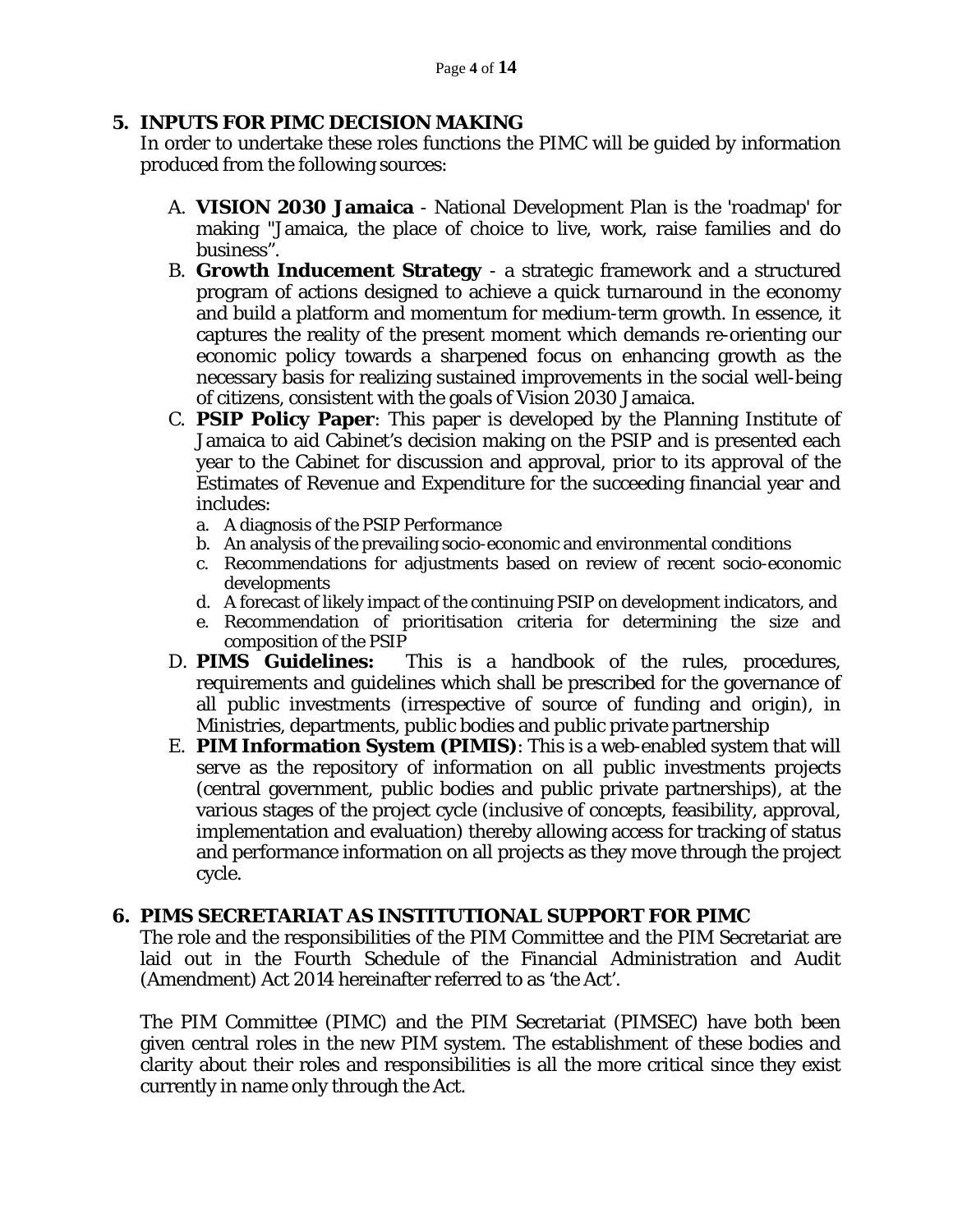It is intended that PIMC will be the principle authority on PIMS in Jamaica and as such will be a key adviser to the Cabinet in terms of their executive decision making regarding the PSIP, in terms of which projects are included and which ones are not.

PIMSEC directly supports the work of PIMC and as such has a pivotal role in the whole system. It is PIMSEC that is the 'Gatekeeper' of the entire system. Its primary objective is to provide focus, co-ordination and direction to the PIM system and in doing so, improve the quality of the projects that are approved for funding whilst at the same time weeding out unsuitable or unaffordable projects early before they can waste the country's limited resources. Like PIMC, it has no executive powers, only an advisory role; therefore it can only be sustainable if it achieves credibility and respect. This will happen if its decisions, based objectively on policy and supporting data, are in the main accepted by PIMC and, subsequently, the Cabinet.

Whilst all project proposals have to pass through the PIMSEC to stand any chance of approval and funding, the PIMSEC reports to the PIMC with its technical recommendations. The PIMC in turn reports to and makes recommendations to the Cabinet, which legally has executive authority on the PSIP. Under the revised legislation, Projects cannot enter the PSIP without Cabinet approval.

### **7. OUTPUTS OF THE PIMSEC SUPPORT TO THE PIMC**

Through effective oversight of the PSIP and partnership with MDAs the main outputs of the deliberations of the PIMC are:

- a. **Viable Project Proposals for inclusion in the PSIP –P**rojects that are ready for implementation after being appraised and assigned financing through Bi-lateral, Multi-lateral, Public Private Partnership or the Budget resources of Ministries, Departments and Agencies
- b. **Public Investment Performance Reports** This is a comprehensive performance report on the Government's PSIP which is produced periodically by the Minister of Finance and Planning.
- c. Administration of the PIMS through the Reports to Cabinet; Endorsed PSIP Policy Paper; Reports on ex-post evaluation of projects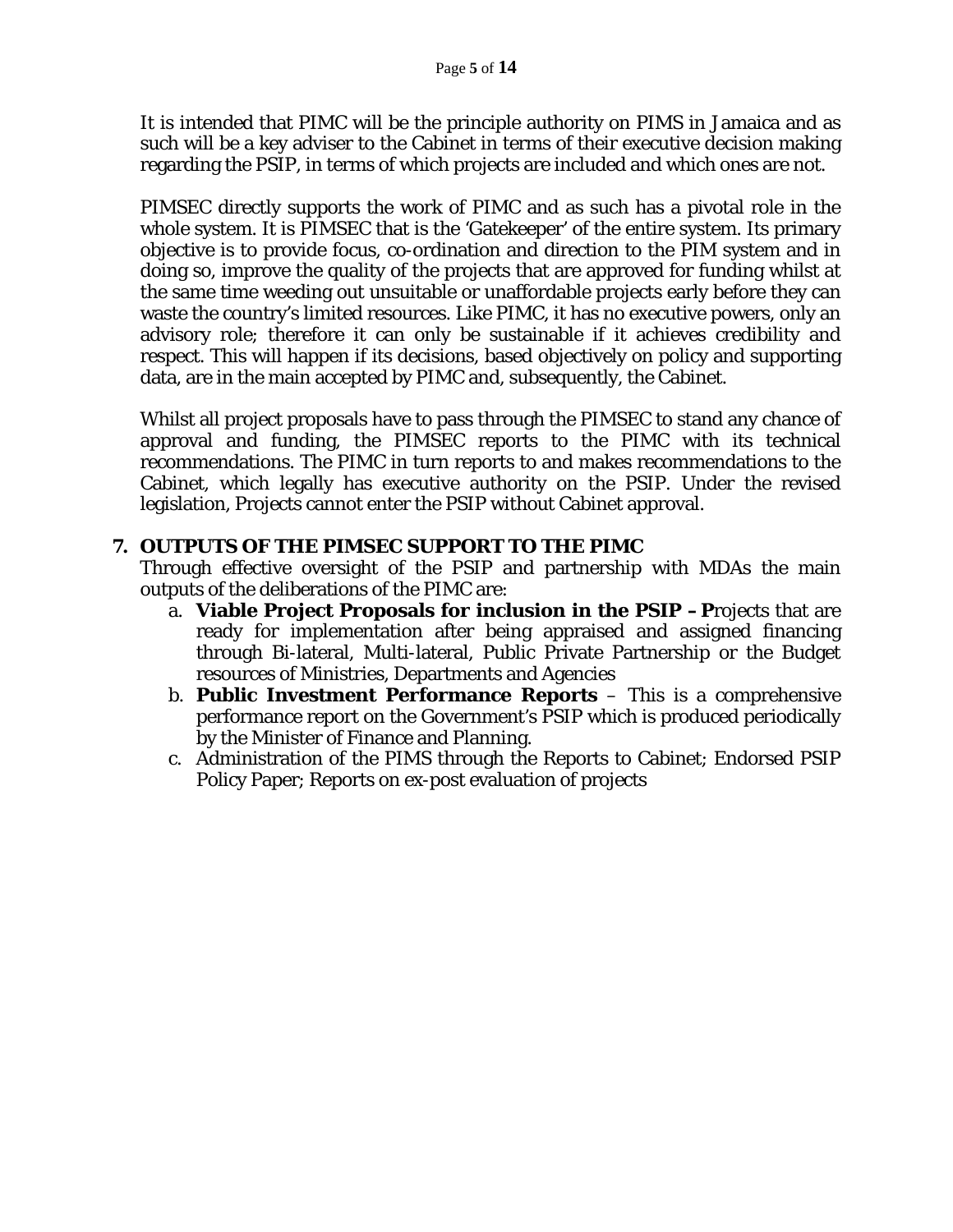# **8. OBJECTIVES OF THIS CONSULTANCY**

The Analyst in the PIMSEC will ensure that only projects with well prepared, and sound monitoring and evaluation (M&E) framework are referred for selection

# **SCOPE OF ACTIVITIES**

The Analyst in the PIMSEC will provide detailed process monitoring to ensure that project proposals are supported by a results-based M&E framework during the planning stage; which is in keeping with the requirements of the PIMS, to track project progress during implementation; and facilitate evidence base evaluation whenever it is required.

# **RESPONSIBILITIES**

The M&E Analyst will be responsible for:

- 1. Liaising with sector agencies in interpretation of their specific project objectives.
- 2. Using the appropriate M&E techniques to determine the alignment and logics of the projects': risk strategies, governance plans, activities, outputs, and desired outcomes and impact.
- 3. Assist the M&E Coordinator in developing a strategy to establish the PIMS M&E System
- 4. Assist the M&E Coordinator in developing an Annual M&E Plan.
- 5. Review Quarterly and Annual M&E Reports on the performance of selected projects and the PSIP in general.
- 6. Attend Quarterly Review Meetings with Project managers of projects in the PSIP.
- 7. Supporting the M&E Coordinator in M&E Capacity Building initiatives with public sector entities.
- 8. Supporting the M&E Coordinator in developing/updating M&E templates, guidelines and tools in keeping with an efficient PIMS.

## **QUALIFICATION:**

- A post graduate degree in Economics, Management, Public Administration or other relevant fields
- Training in results-based management methodologies especially for public sector projects
- Training in M&E framework planning, design and implementation

## **EXPERIENCE:**

- At least 5 years of hands on analytical experience in assessing and scrutinizing capital projects in either the public or private sectors
- At least 3 years of experience in utilizing results-based management methodologies
- At least 5 years' experience in M  $&$  E design and implementation